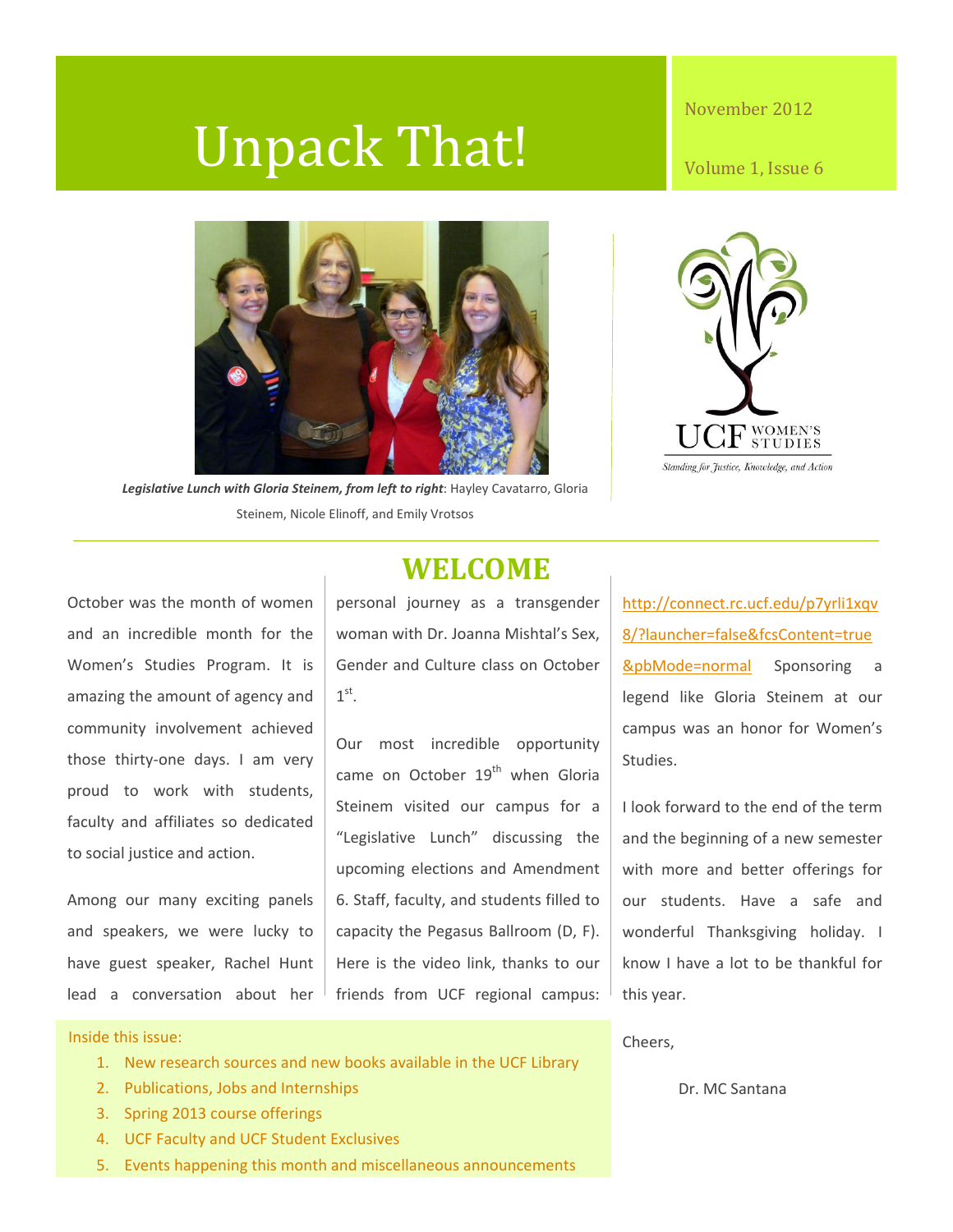#### **Thanksgiving Spirit**

The Women's Studies Program is requesting support for the Farmworker Association of Florida. This is how you can help put together **100 baskets for 100 farmworker families** in Apopka, Florida.

Thanksgiving is a holiday to celebrate with family and friends. What better way to give thanks but to help a stranger in need—a farmworker family can have a basket with non-perishable goods if you help. The Farmworker Association of Florida is asking for help. Donations have been very slow and they have a deadline for November 16th, 2012.

Please contribute with cash or a can. All donations are welcome in Colbourn Hall - Suite 118 and Colbourn Hall - Suite 114.

Thank you for your generous spirit and! All donations and/or financial contributions are appreciated.

#### **"Unpack That!" Logo Competition**

The Women's Studies Program is taking the initiative to create a 'zine with contributions and submissions from our readers and others who are interested in having their written work published. In order to start our first issue off with a bang, we are extending our hand to the local community who are interested in creating an original logo to be featured on the cover of every issue. Please contact Emily Vrotsos [\(evrotsos@knights.ucf.edu\)](mailto:evrotsos@knights.ucf.edu) for more information.

# *Greetings from the*  **Young Women Leaders Program**

The Young Women Leaders Program is a mentoring program sponsored by the UCF Women's Studies Program. YWLP originated at the University of Virginia, and UCF launched the program in the Orlando community in 2007. YWLP promotes middle school girls' leadership abilities, pairing collegiate women with middle school girls. In mentoring pairs and small groups of Big and Little Sisters, participants focus on learning competence and autonomy, independent thinking, empowerment, self-esteem, and encouraging girls to think about their futures. Mentoring sessions run in the fall and the spring.

UCF women apply to the program, undergo an interview and selection process, and, if selected, attend the mandatory training session at the beginning of their first semester as a Big Sister. Once you complete the training, you must attend bi-weekly Wednesday afternoon planning meetings with members of your Big Sister group; on alternate Wednesdays, you will attend mentoring sessions with Little Sisters at their middle school. The weekly Wednesday meetings run from  $3:15 - 4:45$  and for the sessions that take place at the Middle Schools plan for an extra 30 minutes of drive time. You are required to attend three of five Alumnae events and our UCF Day event.

The Young Women Leaders Program strives to foster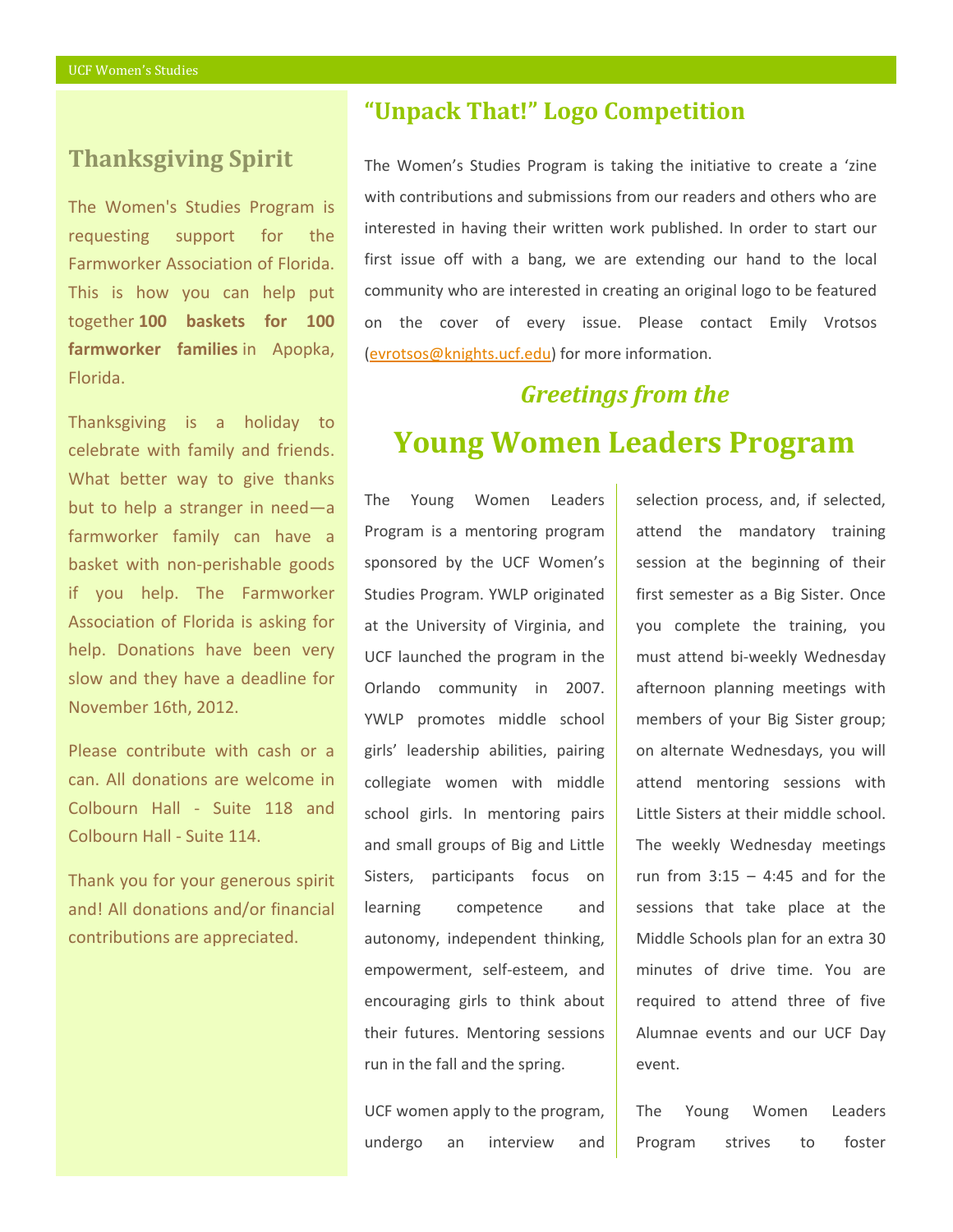competence, autonomy, and connection with others as core strengths of all young women leaders and asserts that all girls are influential leaders with innate leadership abilities. Our program builds on themes of problem-solving, teamwork and cooperation, cultural identity and ethnic pride, advocacy for positive change, identification of unconventional leadership roles, development of goals for the future, and body appreciation to develop girls' leadership abilities both organically with others and in the world as well as online.

In examining the social and cultural expectations for girls, investigating existing themes of girlhood and leadership, and engaging girls to empower themselves, YWLP seeks to revolutionize how society constructs girls, girlhood, and girls' leadership by inviting girls to create spaces where they can share their real-life experiences, build themselves up and learn from one another.

To become a Big Sister please complete a YWLP Big Sister application and return you application to the Women's Studies Program office, CNH 118 by the application deadline. For more information provided on the YWLP website [http://womensstudies.cah.ucf.e](http://womensstudies.cah.ucf.edu/ywlp/bigsisters.php) [du/ywlp/bigsisters.php](http://womensstudies.cah.ucf.edu/ywlp/bigsisters.php)

#### **Reminders for our Minors:**

If you are earning a Women's Studies minor and have taken at least four WST courses, you also qualify to be awarded the Service-Learning Certificate. When completing your intent to graduate, you must click the "Certificates" option and write "Service-Learning." Students can read more about opportunities to earn the Service-Learning Certificate at: [http://www.explearning.ucf.edu/categories/For%20Students/Service-](http://www.explearning.ucf.edu/categories/For%20Students/Service-Learning/159_143.aspx)[Learning/159\\_143.aspx](http://www.explearning.ucf.edu/categories/For%20Students/Service-Learning/159_143.aspx)

**The Young Men's Leadership Program**

The Young Men Leaders Program is a mentoring program sponsored by the UCF Women's Studies Program. It is founded on using males as allies to address violence against women to create social change to contribute to a cultural environment in which males and females can equally participate, contribute and thrive in society. The program is focused on boys and men, exploring issues of self-identity and interpersonal relationships.

YMLP will use a similar model as its sister mentoring program to pair undergraduate men at UCF as mentors to 7th grade boys at local schools.

Mentoring sessions are slated to begin in January 2013.

Please contact Emily Vrotsos [\(evrotsos@knights.ucf.edu\)](mailto:evrotsos@knights.ucf.edu) for more information or visit our office in Colbourn Hall – Suite 118.

**Read more about Graduate Studies and Internships abroad at:**

[http://www.sfsu.edu/~fellows1/grad\\_](http://www.sfsu.edu/~fellows1/grad_fellowships/rpt_studyab_grad.html) [fellowships/rpt\\_studyab\\_grad.html](http://www.sfsu.edu/~fellows1/grad_fellowships/rpt_studyab_grad.html)

**Check out our October 2012 issue of "Unpack That!" at:**

[http://womensstudies.cah.ucf.edu](http://womensstudies.cah.ucf.edu/blast/issue-2012-10.pdf) [/blast/issue-2012-10.pdf](http://womensstudies.cah.ucf.edu/blast/issue-2012-10.pdf)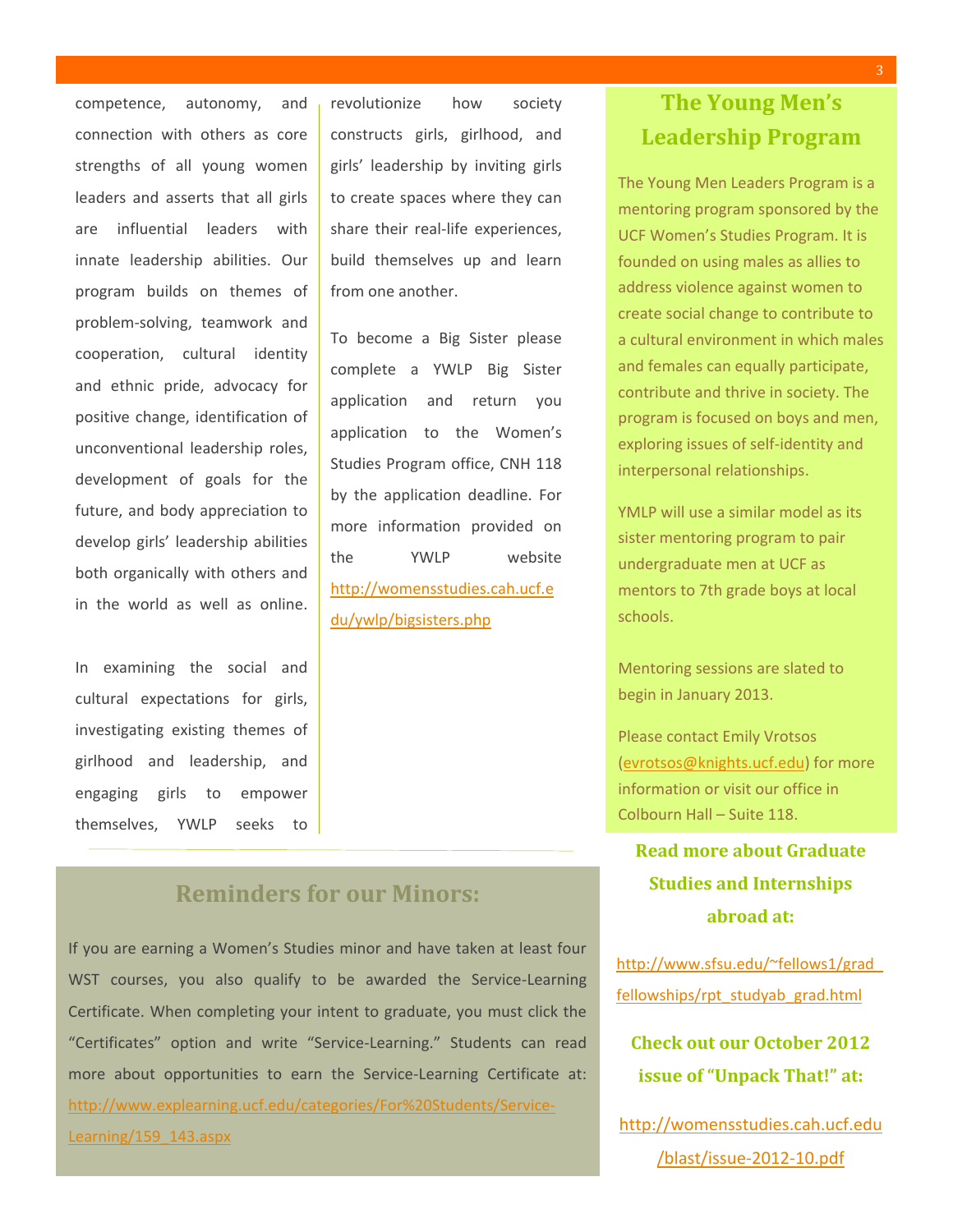#### **Meet a Women's Studies Student**

Emily Helm is a senior at the University of Central Florida, majoring in Creative Writing with minors in Film and Women's Studies. She became involved with student activism, particularly with YAYA, through Women's Studies classes, and credits these experiences for much of her Academic passion.

YAYA is the Youth and Young Adult Network of the National Farm Worker Ministry, a national network of young people actively working to change the oppressive social, political, and economic conditions of farm workers. Inspired by the principles of nonviolence of the farm worker movement, YAYAs support a variety of national and local campaigns led by farm workers. These campaigns seek to improve the oppressive conditions faced by the workers who harvest our food.

"Being a part of YAYA gave me a sense of community belonging, of playing an important role in something bigger than myself, and is where I met many beautiful friends. I would have never become involved had it not been for UCF Women's Studies and the Service-Learning programs."

Emily Helm is also participating in a Service-Learning project this semester as a part of the Women's Studies course, *Girls and the Body*. For her class' Service-Learning project, they are working with the Young Women Leaders Program to foster healthy body image and strong body appreciation in the 7<sup>th</sup> grade participants from Seminole County with the help of YWLP Big Sisters and Facilitators.



*Emily Helm, pictured above. Photo courtesy of Emily Helm.*

#### **NEW at the UCF Library:**

- 1. *Delusions of Gender: How our Minds, Society, and Neurosexism Create Difference* by Cordelia Fine
- 2. *Glamour in the Pacific: Cultural Internationalism and Race Politics in the Women's Pan-Pacific* by Fiona Paisley
- 3. *The Taxing Case of the Cows: A Story About Suffrage* by Iris Van Rynback and Pegi Deitz Shea
- 4. *When I was Born: Women's Autobiography in Modern China*  by Jing M. Wang
- 5. *Women Warriors for Allah: An Islamic Network in the Netherlands* by Janny Groen and Annieke Kranenberg
- 6. *Worth a Dozen Men: Women and Nursing in the Civil War South* by Libra R. Hilde